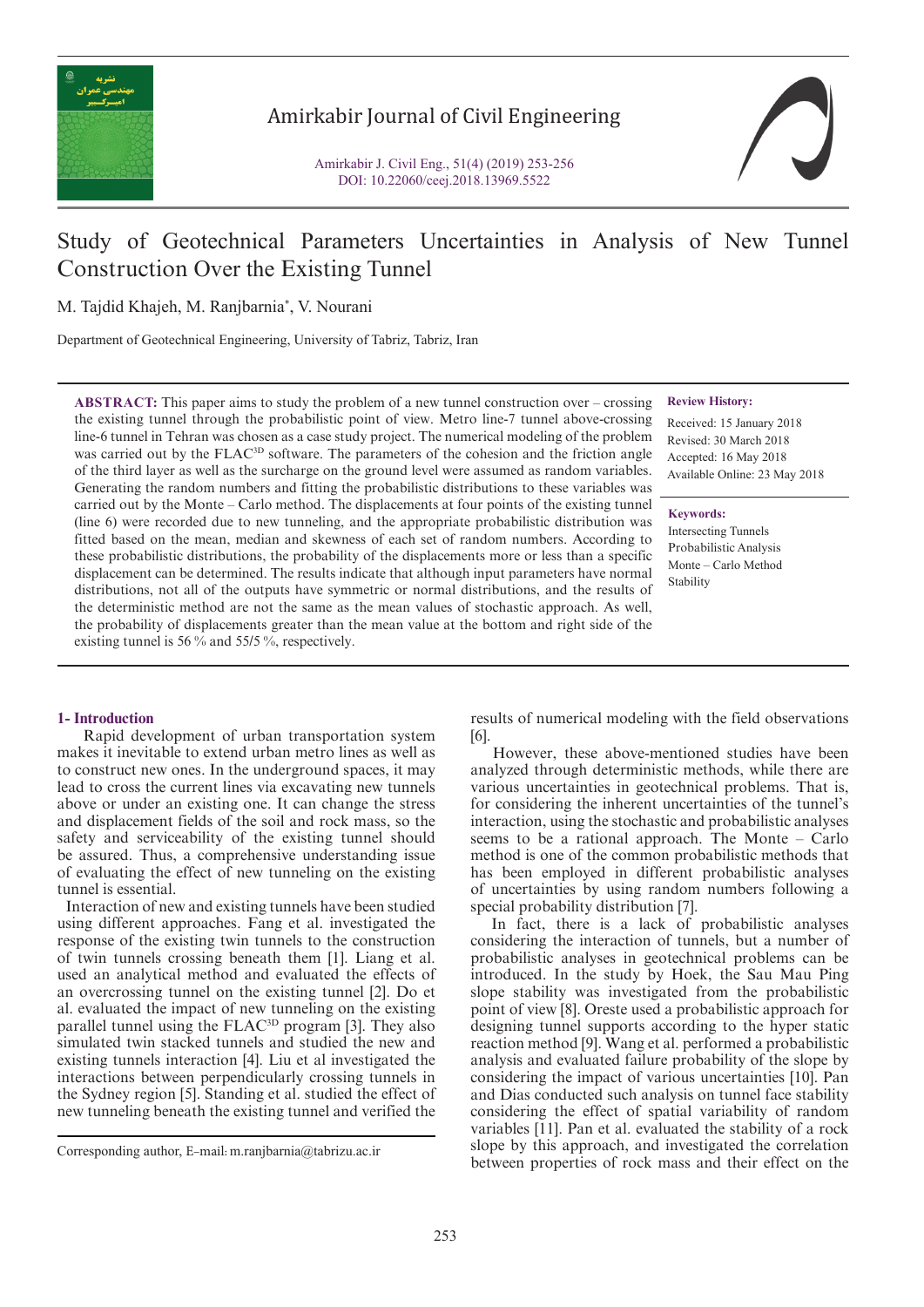probability distributions and the failure probability [12]. Stability of a deep tunnel studied by Hoek and Marinos was the other attempt [13].

 According to literature, there is a very limited number of studies covering the probabilistic analyses especially about the interaction of tunnels. Therefore, this study aims to investigate the interaction of newly constructed tunnel above an existing one from probabilistic point of view.

#### **2- Methodology**

 The existing circular shaped tunnel is Tehran subway line 6, and the new tunnel running east-west is line 7 of Tehran subway. Both of the subway lines were excavated using an EPB shield TBM machine with a diameter of 9m. The new tunnel (line 7) was excavated perpendicularly over the existing tunnel (line 6) with a clearance distance of 1.8m.

 The place where line 7 of subway over crossed the line 6 was selected for modeling. Geologically, this place consists of 4 layers of soil, and the groundwater level is on the level of 17.5m [14]. The numerical investigation was carried out using FLAC3D program. The optimum dimensions of  $60m \times 60m \times 60m$  were chosen for the model to disregard the boundary effects. The nodes at all sides of the model were fixed on the  $x - z$  and  $y - z$  planes while nodes at the base of the model were fixed in the vertical direction. The constitutive model at this study was Mohr – Coulomb model with the average values of 0.15 kg/cm<sup>2</sup> and 30° for C and φ, respectively.

 The tunnel construction process was modeled using a step – by – step approach. Each step of tunnel excavation advancement was 1.5 m, which is equal to the width of lining ring. The excavation process started with the excavation of the existing tunnel, and the excavation of the new tunnel was started when the model reached to the state of equilibrium. At each step after excavation, the face pressure was applied on the tunnel face, and then the weight of TBM was applied over an assumed range of 60° in the cross-section and over the whole length of the shield (10.5m). The tunnel lining was modeled using liner elements, then the grouting action was modeled behind the segments by applying a uniform pressure as grouting pressure.

 The probabilistic analysis at this study was carried out using Monte – Carlo method. Three parameters including the cohesion and friction angle of the third layer (where the existing tunnel was located), and the surcharge on the ground level were assumed as random variables. All of these variables had normal distributions, and the purpose of this study is to find the probability distributions of the existing tunnel displacement. Generating random numbers and fitting the appropriate probability distributions were found using MATLAB software. The appropriate probability distributions were fitted according to the mean, median and skewness values. After generating random numbers for all the parameters, five random numbers for each parameter were selected and the combinations of these numbers were used for numerical analyses at the FLAC<sup>3D</sup> program.

#### **3- Results and Discussion**

The results of this study were obtained as displacements

at four points of the existing tunnel including right side, crown, left side and bottom of the tunnel. In case of considering the cohesion as the random variable, the probability of displacements greater than the mean value at the right side, left side and at the bottom of the existing tunnel were 62 %, 53 %, and 65 %, respectively. If the friction angle was the only random variable, displacements at all of the points were symmetric. If the surcharge is considered as the random variable, the probability of displacements less than the mean value at the left side and crown of the tunnel were 43 % and 31.5 %, respectively.

 The probability of displacements greater than the mean value at the crown and right side of the tunnel for all the random variables were 56 % and 55.5 %, respectively while at the tunnel crown and at the left side of the tunnel the displacements had normal distributions.

#### **4- Conclusions**

 In this study, a probabilistic analysis was performed to assess the effect of new tunneling crossing over the existing tunnel. Therefore, a 3D numerical model was developed and the effect of uncertainties of three random variables was investigated. On the basis of probabilistic and numerical analyses, the following results were obtained:

- 1. Although the input parameters had normal distributions, not all of the outputs had normal distributions.
- The resulting displacements from deterministic approach were not the same as the mean values of the probabilistic method.
- 3. According to the probability distributions, the probability of displacements more or less than a specific amount can be determined.

#### **References**

- [1]D.Z. Qian Fang , QianQian Li , Louis Ngai Yuen Wong, Effects of twin tunnels construction beneath existing shield-driven twin tunnels, Tunnelling and Underground Space Technology, (2014).
- [2]T.X. Rongzhu Liang , Yi Honga,b, Feng Yu, Effects of above-crossing tunnelling on the existing shield tunnels, Tunnelling and Underground Space Technology, (2015).
- [3]D.D. Ngoc-Anh Doa, Pierpaolo Oreste , Irini Djeran-Maigre, Three-dimensional numerical simulation of a mechanized twin tunnels in soft ground, Tunnelling and Underground Space Technology, (2014).
- [4]D.D. Ngoc-Anh DO, Pierpaolo ORESTE, Threedimensional numerical simulation of mechanized twin stacked tunnels in soft ground, Zhejiang University-SCIENCE A (Applied Physics & Engineering), (2014).
- [5] J.C.S. H.Y. Liu , J.P. Carter , D.J. Williams Effects of tunnelling on existing support systems of perpendicularly crossing tunnels, Computers and Geotechnics, (2009).
- [6]D.M.P. J.R. Standing, R. Vollum, J.B. Burland, A. Tsiampousi and S. Afshan, Investigating the Effect of Tunnelling on Existing Tunnels, in: Underground Design and Construction Conference, Hong Kong, 2015.